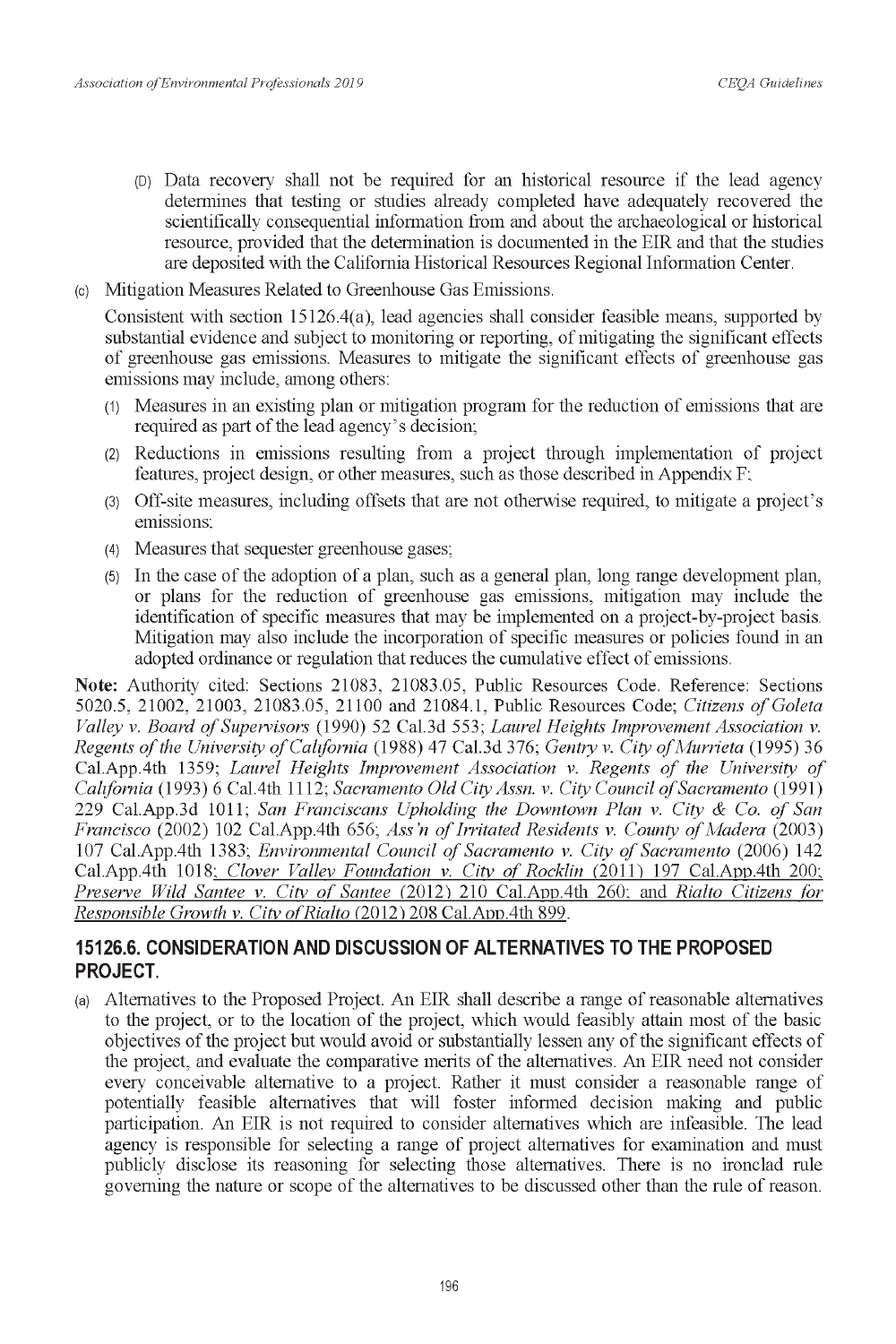Association of Environmental Professionals 2019<br>CEQA Guidelines<br>(Citizens of Goleta Valley v. Board of Supervisors (1990) 52 Cal.3d 553 and Laurel Heights *Improvement Association v. Regents of the University of California* (1988) 47 Cal.3d 376).

- (b) Purpose. Because an EIR must identify ways to mitigate or avoid the significant effects that a (b) Purpose. Because an EIR must identify ways to mitigate or avoid the significant effects that a project may have on the environment (Public Resources Code Section 21002.1), the discussion project may have on the environment (Public Resources Code Section 21002.1 ), the discussion of alternatives shall focus on alternatives to the project or its location which are capable of of alternatives shall focus on alternatives to the project or its location which are capable of avoiding or substantially lessening any significant effects of the project, even if these avoiding or substantially lessening any significant effects of the project, even if these alternatives would impede to some degree the attainment of the project objectives, or would be alternatives would impede to some degree the attainment of the project objectives, or would be more costly.
- more costly.<br>
(c) Selection of a range of reasonable alternatives. The range of potential alternatives to the proposed project shall include those that could feasibly accomplish most of the basic objectives proposed project shall include those that could feasibly accomplish most of the basic objectives of the project and could avoid or substantially lessen one or more of the significant effects. The of the project and could avoid or substantially lessen one or more of the significant effects. The EIR should briefly describe the rationale for selecting the alternatives to be discussed. The EIR EIR should briefly describe the rationale for selecting the alternatives to be discussed. The EIR should also identify any alternatives that were considered by the lead agency but were rejected should also identify any alternatives that were considered by the lead agency but were rejected as infeasible during the scoping process and briefly explain the reasons underlying the lead as infeasible during the scoping process and briefly explain the reasons underlying the lead agency's determination. Additional information explaining the choice of alternatives may be agency's determination. Additional information explaining the choice of alternatives may be included in the administrative record. Among the factors that may be used to eliminate included in the administrative record. Among the factors that may be used to eliminate alternatives from detailed consideration in an EIR are: (i) failure to meet most of the basic alternatives from detailed consideration in an EIR are:(i) failure to meet most of the basic project objectives, (ii) infeasibility, or (iii) inability to avoid significant environmental impacts. project objectives, (ii) infeasibility, or (iii) inability to avoid significant environmental impacts.
- (d) Evaluation of alternatives. The EIR shall include sufficient information about each alternative (d) Evaluation of alternatives. The EIR shall include sufficient information about each alternative to allow meaningful evaluation, analysis, and comparison with the proposed project. A matrix to allow meaningful evaluation, analysis, and comparison with the proposed project. A matrix displaying the major characteristics and significant environmental effects of each alternative displaying the major characteristics and significant environmental effects of each alternative may be used to summarize the comparison. If an alternative would cause one or more may be used to summarize the comparison. If an alternative would cause one or more significant effects in addition to those that would be caused by the project as proposed, the significant effects of the alternative shall be discussed, but in less detail than the significant significant effects of the alternative shall be discussed, but in less detail than the significant effects of the project as proposed. *(County of Inyo v. City of Los Angeles* (1981) 124 Cal.App.3d 1).
- (e) "No project" alternative. Cal.App.3d 1). (e) "No project" alternative.
	- (1) The specific alternative of "no project" shall also be evaluated along with its impact. The (1) The specific alternative of "no project" shall also be evaluated along with its impact. The purpose of describing and analyzing a no project alternative is to allow decision makers to purpose of describing and analyzing a no project alternative is to allow decision makers to compare the impacts of approving the proposed project with the impacts of not approving compare the impacts of approving the proposed project with the impacts of not approving the proposed project. The no project alternative analysis is not the baseline for determining the proposed project. The no project alternative analysis is not the baseline for determining whether the proposed project's environmental impacts may be significant, unless it is whether the proposed project's environmental impacts may be significant, unless it is identical to the existing environmental setting analysis which does establish that baseline identical to the existing environmental setting analysis which does establish that baseline (see Section 15125). (see Section 15125).
	- (2) The "no project" analysis shall discuss the existing conditions at the time the notice of (2) The "no project" analysis shall discuss the existing conditions at the time the notice of preparation is published, or if no notice of preparation is published, at the time preparation is published, or if no notice of preparation is published, at the time environmental analysis is commenced, as well as what would be reasonably expected to occur in the foreseeable future if the project were not approved, based on current plans and occur in the foreseeable future if the project were not approved, based on current plans and consistent with available infrastructure and community services. If the environmentally consistent with available infrastructure and community services. If the environmentally superior alternative is the "no project" alternative, the EIR shall also identify an superior alternative is the "no project" alternative, the EIR shall also identify an environmentally superior alternative among the other alternatives. environmentally superior alternative among the other alternatives.
	- (3) A discussion of the "no project" alternative will usually proceed along one of two lines: (3) A discussion of the "no project" alternative will usually proceed along one of two lines:
		- (A) When the project is the revision of an existing land use or regulatory plan, policy or (A) When the project is the revision of an existing land use or regulatory plan, policy or ongoing operation, the "no project" alternative will be the continuation of the existing ongoing operation, the "no project" alternative will be the continuation of the existing plan, policy or operation into the future. Typically this is a situation where other plan, policy or operation into the future. Typically this is a situation where other projects initiated under the existing plan will continue while the new plan is developed. projects initiated under the existing plan will continue while the new plan is developed. Thus, the projected impacts of the proposed plan or alternative plans would be Thus, the projected impacts of the proposed plan or alternative plans would be compared to the impacts that would occur under the existing plan. compared to the impacts that would occur under the existing plan.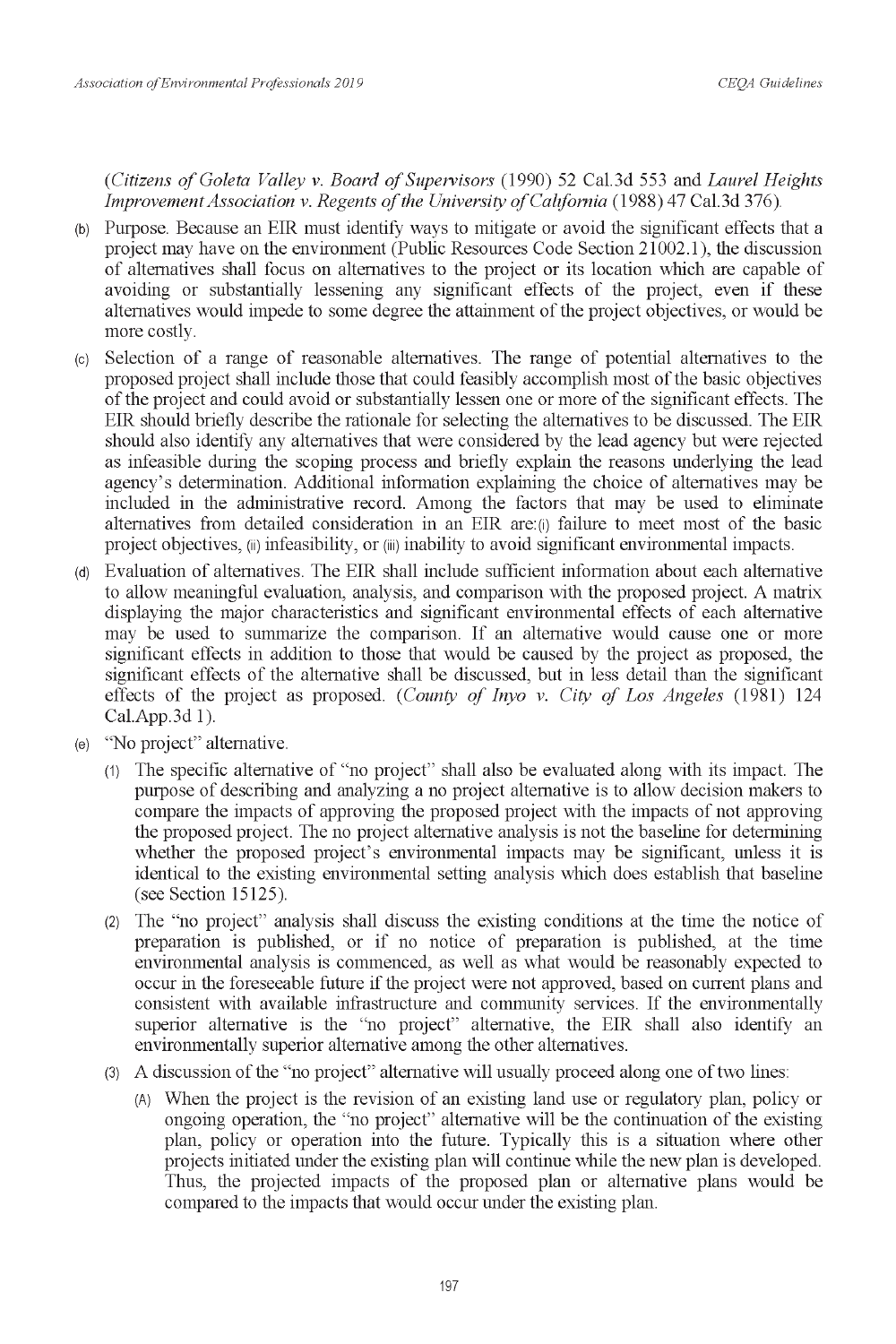- (B) If the project is other than a land use or regulatory plan, for example a development (B) If the project is other than a land use or regulatory plan, for example a development project on identifiable property, the "no project" alternative is the circumstance under project on identifiable property, the "no project" alternative is the circumstance under which the project does not proceed. Here the discussion would compare the which the project does not proceed. Here the discussion would compare the environmental effects of the property remaining in its existing state against environmental effects of the property remaining in its existing state against environmental effects which would occur if the project is approved. If disapproval of environmental effects which would occur if the project is approved. If disapproval of the project under consideration would result in predictable actions by others, such as the project under consideration would result in predictable actions by others, such as the proposal of some other project, this "no project" consequence should be discussed. the proposal of some other project, this "no project" consequence should be discussed. In certain instances, the no project alternative means "no build" wherein the existing In certain instances, the no project alternative means "no build" wherein the existing environmental setting is maintained. However, where failure to proceed with the environmental setting is maintained. However, where failure to proceed with the project will not result in preservation of existing environmental conditions, the analysis project will not result in preservation of existing environmental conditions, the analysis should identify the practical result of the project's non-approval and not create and should identify the practical result of the project's non-approval and not create and analyze a set of artificial assumptions that would be required to preserve the existing analyze a set of artificial assumptions that would be required to preserve the existing physical environment. physical environment.
- (C) After defining the no project alternative using one of these approaches, the lead agency (C) After defining the no project alternative using one of these approaches, the lead agency should proceed to analyze the impacts of the no project alternative by projecting what should proceed to analyze the impacts of the no project alternative by projecting what would reasonably be expected to occur in the foreseeable future if the project were not would reasonably be expected to occur in the foreseeable future if the project were not approved, based on current plans and consistent with available infrastructure and approved, based on current plans and consistent with available infrastructure and community services. community services.
- $(f)$  Rule of reason. The range of alternatives required in an EIR is governed by a "rule of reason" that requires the EIR to set forth only those alternatives necessary to permit a reasoned choice. that requires the EIR to set forth only those alternatives necessary to permit a reasoned choice. The alternatives shall be limited to ones that would avoid or substantially lessen any of the The alternatives shall be limited to ones that would avoid or substantially lessen any of the significant effects of the project. Of those alternatives, the EIR need examine in detail only the significant effects of the project. Of those alternatives, the EIR need examine in detail only the ones that the lead agency determines could feasibly attain most of the basic objectives of the project. The range of feasible alternatives shall be selected and discussed in a manner to foster project. The range of feasible alternatives shall be selected and discussed in a manner to foster meaningful public participation and informed decision making. meaningful public participation and informed decision making.
	- (1) Feasibility. Among the factors that may be taken into account when addressing the (1) Feasibility. Among the factors that may be taken into account when addressing the feasibility of alternatives are site suitability, economic viability, availability of feasibility of alternatives are site suitability, economic viability, availability of infrastructure, general plan consistency, other plans or regulatory limitations, jurisdictional infrastructure, general plan consistency, other plans or regulatory limitations, jurisdictional boundaries (projects with a regionally significant impact should consider the regional boundaries (projects with a regionally significant impact should consider the regional context), and whether the proponent can reasonably acquire, control or otherwise have context), and whether the proponent can reasonably acquire, control or otherwise have access to the alternative site (or the site is already owned by the proponent). No one of these factors establishes a fixed limit on the scope of reasonable alternatives. (*Citizens of* these factors establishes a fixed limit on the scope of reasonable alternatives. *(Citizens of*  Goleta Valley v. Board of Supervisors (1990) 52 Cal.3d 553; see Save Our Residential *Environment v. City of West Hollywood* (1992) 9 Cal.App.4th 1745, 1753, fn. 1).
	- (2) Alternative locations. (2) Alternative locations.
		- (A) Key question. The key question and first step in analysis is whether any of the (A) Key question. The key question and first step in analysis is whether any of the significant effects of the project would be avoided or substantially lessened by putting significant effects of the project would be avoided or substantially lessened by putting the project in another location. Only locations that would avoid or substantially lessen the project in another location. Only locations that would avoid or substantially lessen any of the significant effects of the project need be considered for inclusion in the EIR. any of the significant effects of the project need be considered for inclusion in the EIR
		- (B) None feasible. If the lead agency concludes that no feasible alternative locations exist, (B) None feasible. If the lead agency concludes that no feasible alternative locations exist, it must disclose the reasons for this conclusion, and should include the reasons in the it must disclose the reasons for this conclusion, and should include the reasons in the EIR. For example, in some cases there may be no feasible alternative locations for a EIR For example, in some cases there may be no feasible alternative locations for a geothermal plant or mining project which must be in close proximity to natural geothermal plant or mining project which must be in close proximity to natural resources at a given location. resources at a given location.
		- (C) Limited new analysis required. Where a previous document has sufficiently analyzed a (C) Limited new analysis required. Where a previous document has sufficiently analyzed a range of reasonable alternative locations and environmental impacts for projects with the same basic purpose, the lead agency should review the previous document. The EIR the same basic purpose, the lead agency should review the previous document. The EIR may rely on the previous document to help it assess the feasibility of potential project may rely on the previous document to help it assess the feasibility of potential project alternatives to the extent the circumstances remain substantially the same as they relate alternatives to the extent the circumstances remain substantially the same as they relate 198